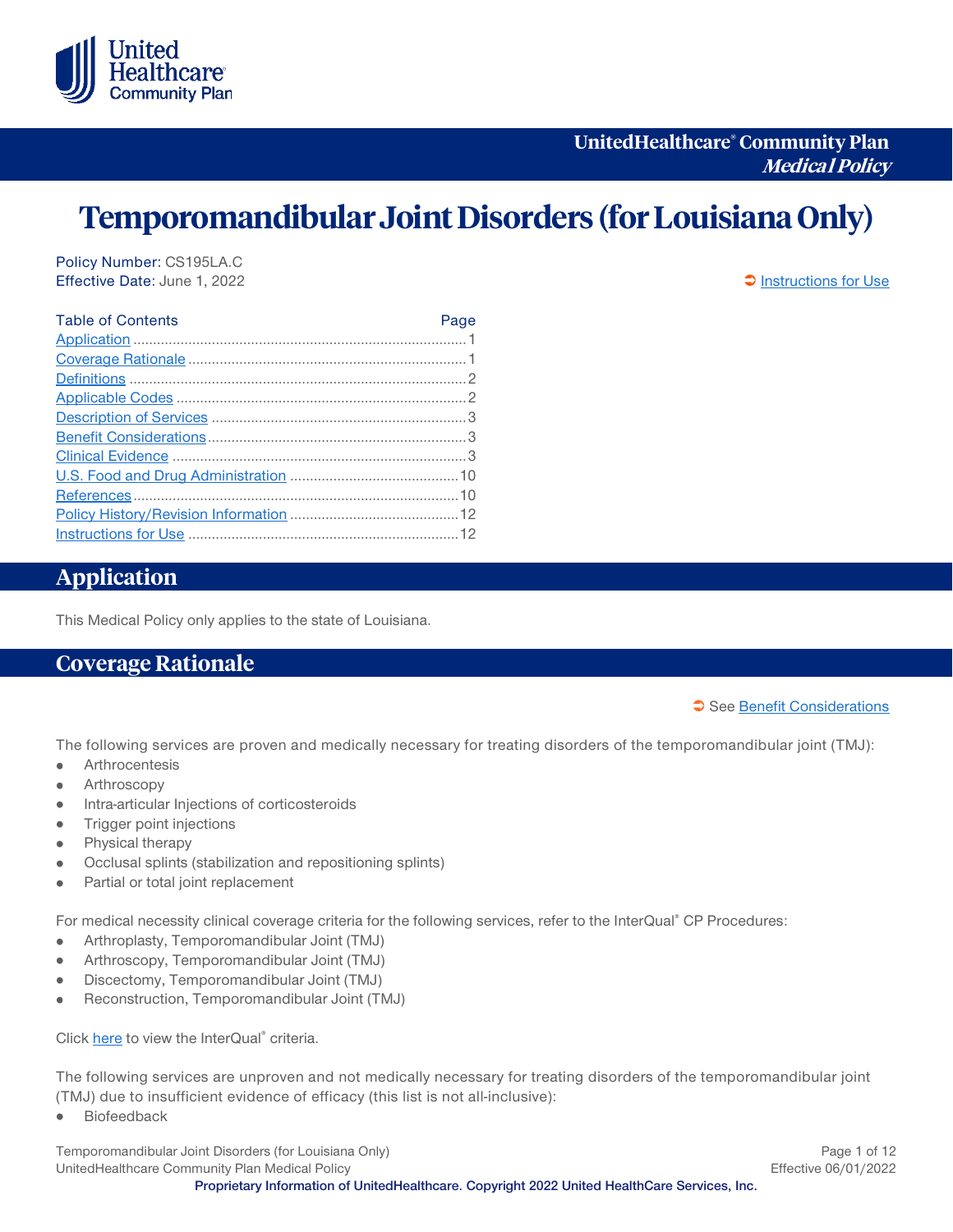- Craniosacral manipulation/therapy  $\bullet$
- Passive rehabilitation therapy
- Low-load prolonged-duration stretch (LLPS) devices

# <span id="page-1-0"></span>**Definitions**

Arthroplasty: Surgery to relieve pain and restore range of motion by realigning or reconstructing a joint (Medical Dictionary for the Health Professions and Nursing).

Arthroscopy: A surgical procedure orthopedic surgeons use to visualize, diagnose, and treat problems inside a joint (American Academy of Orthopaedic Surgeons [AAOS]).

Arthrotomy: Cutting into a joint (Medical Dictionary for the Health Professions and Nursing).

Condyle: The smooth surface area at the end of a bone, forming part of a joint (Medical Dictionary for the Health Professions and Nursing).

Condylotomy: Incision or surgical division of a condyle (Medical Dictionary for the Health Professions and Nursing).

# <span id="page-1-1"></span>**Applicable Codes**

The following list(s) of procedure and/or diagnosis codes is provided for reference purposes only and may not be all inclusive. Listing of a code in this policy does not imply that the service described by the code is a covered or non-covered health service. Benefit coverage for health services is determined by federal, state, or contractual requirements and applicable laws that may require coverage for a specific service. The inclusion of a code does not imply any right to reimbursement or guarantee claim payment. Other Policies and Guidelines may apply.

| <b>CPT Code</b> | <b>Description</b>                                                                                                                                                                                                                    |
|-----------------|---------------------------------------------------------------------------------------------------------------------------------------------------------------------------------------------------------------------------------------|
| 20552           | Injection(s); single or multiple trigger point(s), 1 or 2 muscle(s)                                                                                                                                                                   |
| 20553           | Injection(s); single or multiple trigger point(s), 3 or more muscles                                                                                                                                                                  |
| 20605           | Arthrocentesis, aspiration and/or injection, intermediate joint or bursa (e.g., temporomandibular,<br>acromioclavicular, wrist, elbow or ankle, olecranon bursa); without ultrasound guidance                                         |
| 20606           | Arthrocentesis, aspiration and/or injection, intermediate joint or bursa (e.g., temporomandibular,<br>acromioclavicular, wrist, elbow or ankle, olecranon bursa); with ultrasound guidance, with permanent<br>recording and reporting |
| 21010           | Arthrotomy, temporomandibular joint                                                                                                                                                                                                   |
| 21050           | Condylectomy, temporomandibular joint (separate procedure)                                                                                                                                                                            |
| 21060           | Meniscectomy, partial or complete, temporomandibular joint (separate procedure)                                                                                                                                                       |
| 21070           | Coronoidectomy (separate procedure)                                                                                                                                                                                                   |
| 21085           | Impression and custom preparation; oral surgical splint                                                                                                                                                                               |
| 21089           | Unlisted maxillofacial prosthetic procedure                                                                                                                                                                                           |
| 21110           | Application of interdental fixation device for conditions other than fracture or dislocation, includes<br>removal                                                                                                                     |
| 21198           | Osteotomy, mandible, segmental                                                                                                                                                                                                        |
| 21209           | Osteoplasty, facial bones; reduction                                                                                                                                                                                                  |
| 21240           | Arthroplasty, temporomandibular joint, with or without autograft (includes obtaining graft)                                                                                                                                           |
| 21242           | Arthroplasty, temporomandibular joint, with allograft                                                                                                                                                                                 |
| 21243           | Arthroplasty, temporomandibular joint, with prosthetic joint replacement                                                                                                                                                              |

Temporomandibular Joint Disorders (for Louisiana Only) **Page 2** of 12 UnitedHealthcare Community Plan Medical Policy **Effective 06/01/2022**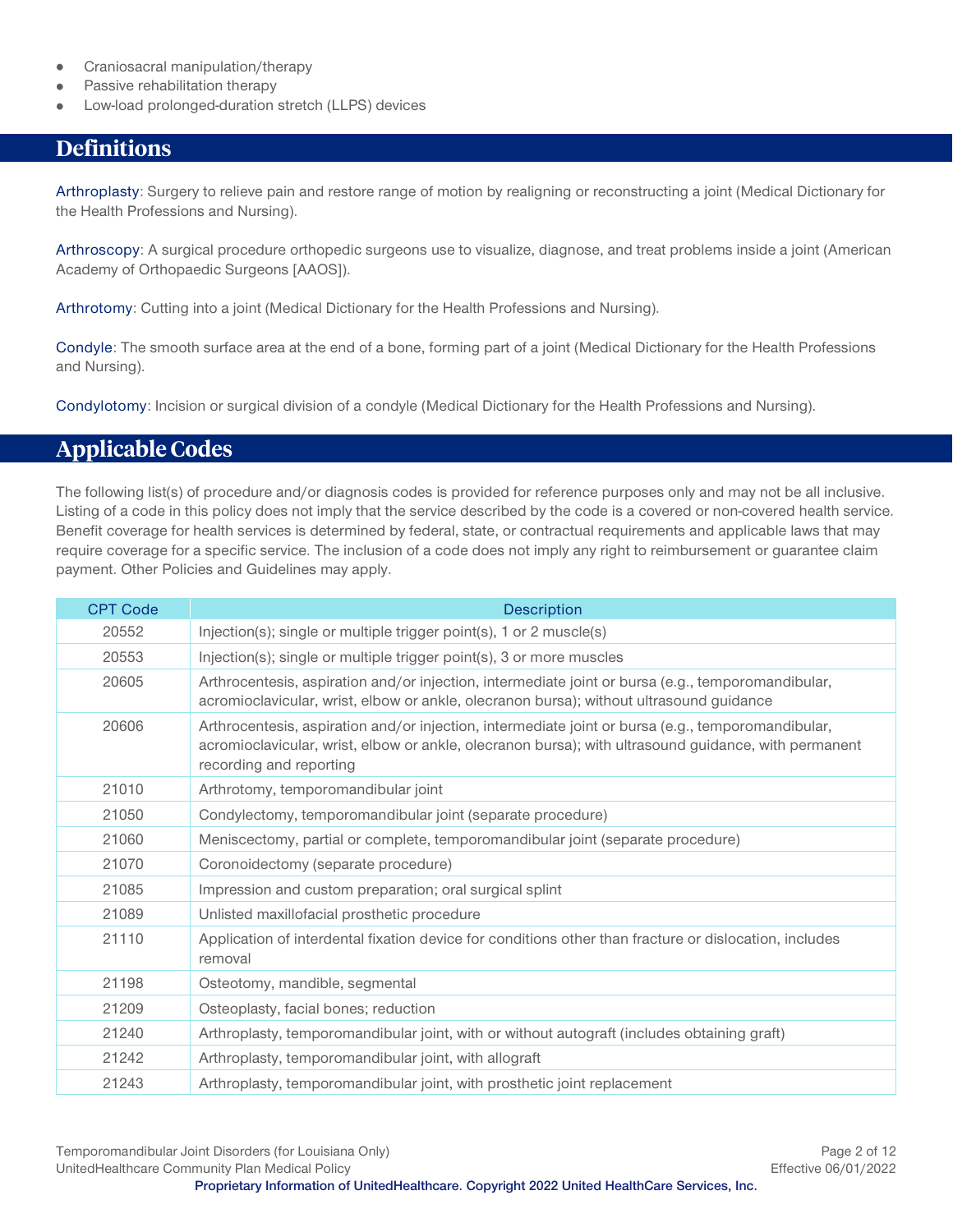| <b>CPT Code</b> | <b>Description</b>                                                                                                                       |
|-----------------|------------------------------------------------------------------------------------------------------------------------------------------|
| 21247           | Reconstruction of mandibular condyle with bone and cartilage autografts (includes obtaining grafts)<br>(e.g., for hemifacial microsomia) |
| 21299           | Unlisted craniofacial and maxillofacial procedure                                                                                        |
| 21299           | Unlisted craniofacial and maxillofacial procedure                                                                                        |
| 21499           | Unlisted musculoskeletal procedure, head                                                                                                 |
| 29800           | Arthroscopy, temporomandibular joint, diagnostic, with or without synovial biopsy (separate procedure)                                   |
| 29804           | Arthroscopy, temporomandibular joint, surgical                                                                                           |
| 90901           | Biofeedback training by any modality                                                                                                     |
| 97039           | Unlisted modality (specify type and time if constant attendance)                                                                         |
| 97139           | Unlisted therapeutic procedure (specify)                                                                                                 |

CPT® is a registered trademark of the American Medical Association

| <b>HCPCS Code</b> | <b>Description</b>                                                                |
|-------------------|-----------------------------------------------------------------------------------|
| E0746             | Electromyography (EMG), biofeedback device                                        |
| E1399             | Durable medical equipment, miscellaneous                                          |
| E1700             | Jaw motion rehabilitation system                                                  |
| E1701             | Replacement cushions for jaw motion rehabilitation system, package of 6           |
| E1702             | Replacement measuring scales for jaw motion rehabilitation system, package of 200 |

# <span id="page-2-0"></span>**Description of Services**

Temporomandibular disorders (TMD) are a diverse, complex set of conditions that affect the temporomandibular joint (TMJ) and/or or the surrounding musculature. Symptoms include pain at rest and/or during jaw function, limited range of motion and TMJ noises such as clicking, popping and crepitus. Conditions may spontaneously resolve and reoccur or respond to conservative treatments such as non-steroidal anti-inflammatory drugs (NSAIDs), soft diet, jaw rest, moist heat, steroids, physical therapy, splints, muscle relaxants and/or antidepressants. Failure of conservative methods may require the addition of injection therapy or surgery, including joint replacement. Experts recommend using the most conservative, reversible treatments possible (NICDR 2015). Devices used for passive rehabilitation and prolonged duration stretching for mandibular hypomobility include devices such as the Therabite® Jaw Motion Rehabilitation System, The Jaw Dynasplint® System, the OraStretch® Press Jaw Motion Rehab System and the Therapacer™ Jaw Mobilizer. These devices are used to treat mandibular hypomobility which may be due to scar tissue caused by radiation therapy for head and neck cancers, or temporomandibular joint dysfunction.

# <span id="page-2-1"></span>**Benefit Considerations**

The abbreviation "TMD" is used throughout this document to represent Temporomandibular Disorder, also known as Temporomandibular Joint Disorder, Temporomandibular Joint Syndrome or Temporomandibular Joint Dysfunction.

Many benefit plans may have explicit exclusions for services to diagnose and treat temporomandibular joint (TMJ) disease whether medical or dental in nature. Before using this policy, check the federal, state, or contractual requirements for benefit coverage.

# <span id="page-2-2"></span>**Clinical Evidence**

#### **Arthrocentesis**

In a 2020 systematic review, Leung et al. assessed the evidence to determine if ultrasonography guided (USG) arthrocentesis provides better outcomes that conventional arthrocentesis for patients with temporomandibular disorder (TMD). Four small randomized controlled trials (RCT) with 144 patients were included in the final qualitative analysis. The articles selected were

Temporomandibular Joint Disorders (for Louisiana Only) **Page 3** of 12 UnitedHealthcare Community Plan Medical Policy **Effective 06/01/2022**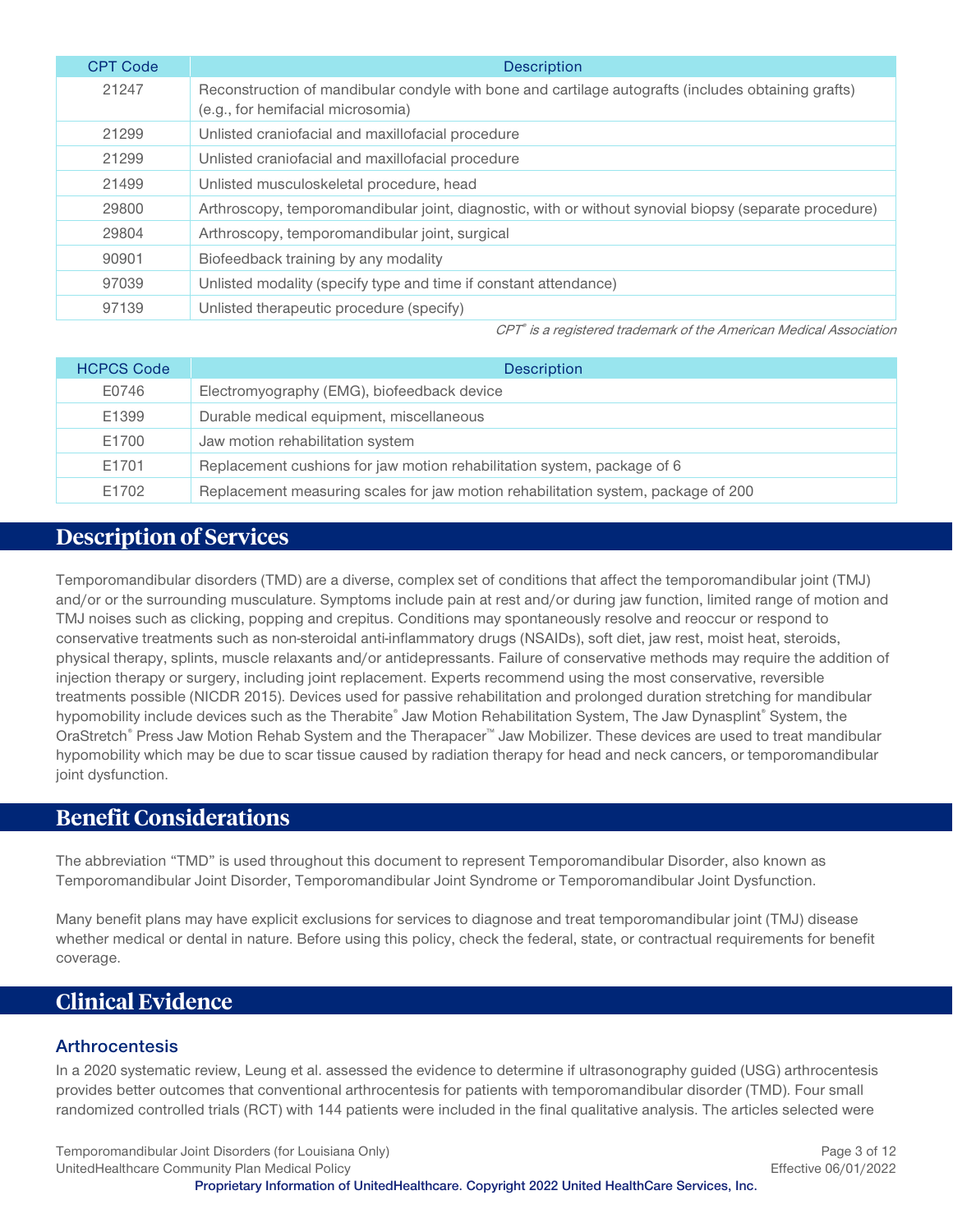evaluated for study and patient characteristics, arthrocentesis procedure details, and treatment outcomes (post-operative pain, maximum mouth opening (MMO), procedure time, and attempts of needle positioning). The authors found no significant differences in pain reduction and improved MMO between sample groups receiving conventional arthrocentesis and USGguided arthrocentesis, and both techniques are effective for treating patients with TMD to reduce pain and improve MMO. However, they found conflicting data in the attempts of needle positioning and procedure time and concluded that standardized treatment protocols and data from well-designed USG-guided arthrocentesis randomized clinical trials were lacking.

Öhrnell et al. (2019) conducted a prospective randomized controlled study to compare the clinical outcomes from noninvasive (conservative) and minimally invasive (arthrocentesis) treatments in patients with disk displacement without reduction (DDwoR). Twenty-four patients with clinically diagnosed symptomatic closed lock were randomized to a noninvasive (information, selfexercise, occlusal splints) intervention group and a minimally invasive (information, arthrocentesis with lavage, manipulation, postoperative self-exercise) intervention group. Maximal mouth opening (MMO) and pain (visual analogue scale [VAS]) were measured at baseline and at 3, 6, and 12 months after treatment. Both groups showed a successful outcome after 1 year. In the noninvasive group, the (mean  $\pm$  SD) MMO value was 46.3  $\pm$  7.2 mm, and the VAS score was 11  $\pm$  17.1 in; and in the minimally invasive group, the MMO value was  $42.7 \pm 6.1$  mm, and the VAS score was  $10 \pm 6.3$ . There were no significant differences between the 2 groups. Interestingly, a subgroup of patients who recovered spontaneously before treatment start had significantly higher MMO values at baseline ( $P = 0.028$ ). The authors concluded that outcomes with the 2 interventions (noninvasive and minimally invasive) are similar, and patients with a higher baseline MMO are more likely to experience spontaneous recovery. The sample size may however have been too small to detect a clinically significant difference between groups.

In this randomized clinical trial, Yilmaz et al. (2019) compared the effectiveness of hyaluronic acid (HA) injection and arthrocentesis plus HA injection for treating disc displacement with reduction and disc displacement without reduction. 90 participants age 15-82 years were divided into two main groups: group I which included participants with the disc displacement with reduction and group II which included disc displacement without reduction. The primary outcome variable was maximum pain on chewing, while secondary outcomes included maximum pain at rest, maximum non-assisted and assisted mouth opening, chewing efficiency, temporomandibular joint (TMJ) sounds, quality of life, treatment tolerability, and treatment effectiveness. At the six-month follow-up, improvements were recorded. Notably, arthrocentesis plus HA in group I showed superior improvement in chewing efficiency ( $p = 0.041$ ) and quality of life ( $p = 0.047$ ) compared to single HA; in group II arthrocentesis plus HA showed superior improvement in quality of life (p = 0.004) compared to single HA. The authors concluded both procedures successfully improved the symptoms of both groups of patients, but arthrocentesis plus HA injection seemed superior. Limitations of this study were the low number of patients and lack of patient masking to treatment assignment.

Bouchard et al. (2017) performed a systematic review of the literature and meta-analysis of randomized controlled trials (RCTs) comparing TMJ lavage (arthrocentesis) with conservative measures in reducing pain and improving jaw motion. Two independent reviewers identified RCTs, and data extracted from the selected studies included population characteristics, interventions, outcomes, and funding sources. Risk of bias was assessed with the Cochrane Collaboration risk assessment tool for RCTs. Five studies, for a total of 308 patients, were included and results showed a reduction in pain in the intervention group at 6 months and 3 months, but not at 1 month. No difference in mouth opening was observed at the same intervals. The authors concluded that given the relatively small number of patients, the high risk of bias in three studies, and the statistical and clinical heterogeneity of the included studies, the use of TMJ lavage for the treatment of temporomandibular disorders should be recommended with caution because of the lack of strong evidence to support its use.

Sentürk et al. (2017) conducted a study to evaluate the long-term effects of the single-puncture arthrocentesis (SPA) technique. Forty-two patients with unilateral temporomandibular joint disorders (TMDs) were treated by SPA. Thirty-eight of these patients completed 1-24 months of follow-up (short-term group) and 21 completed 11 months or longer of follow-up (long-term group). The two groups were evaluated statistically for pain (visual analogue scale), maximum mouth opening, lateral excursion, and protrusion. Both follow-up duration groups showed significant improvements when compared to baseline levels for almost all of the outcome variables. The authors concluded that single puncture temporomandibular joint arthrocentesis is an effective treatment method over both the short and long term.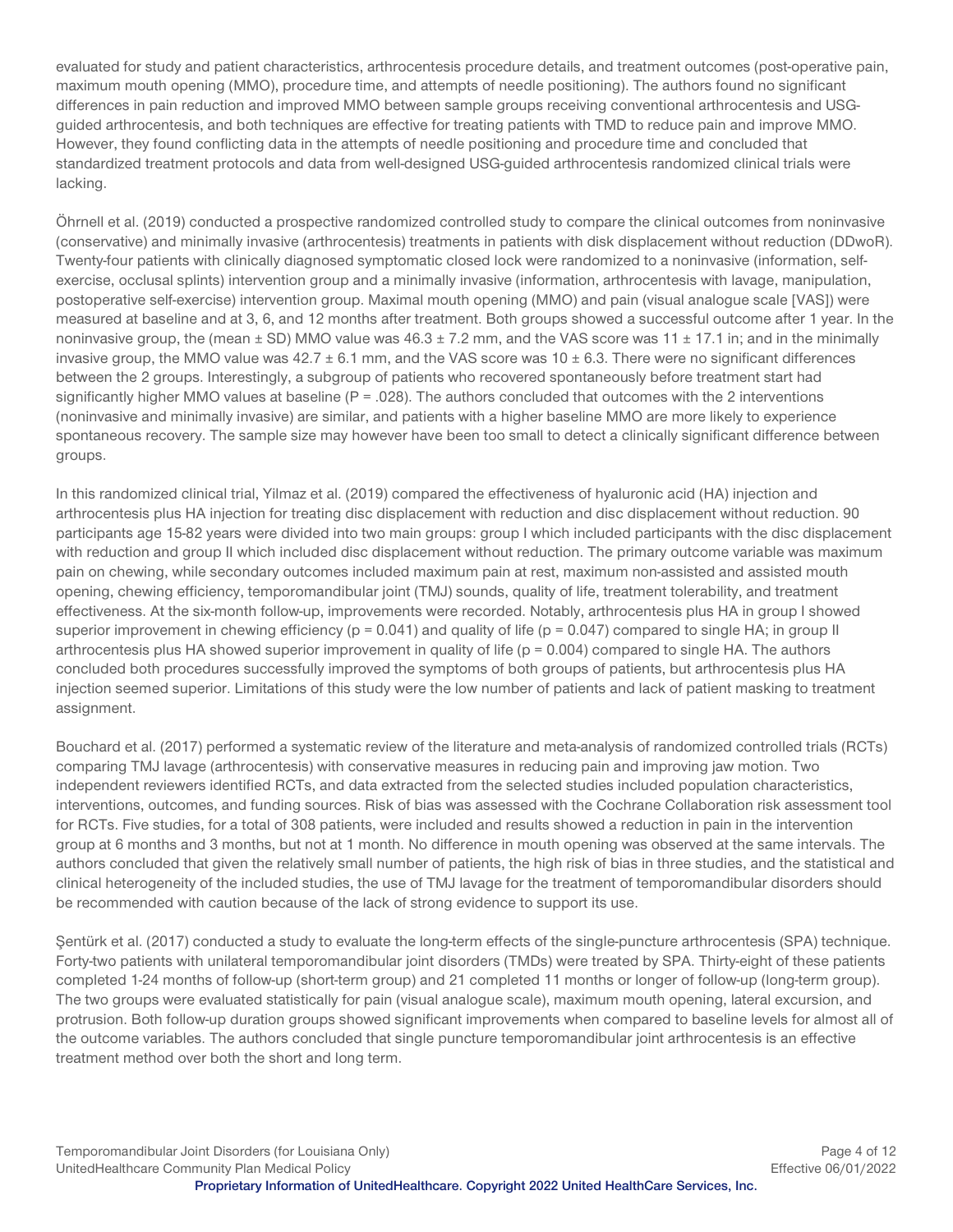#### **Corticosteroid Injections**

Al-Moraissi et al. (2020a) conducted a systematic review and network meta-analysis of randomized clinical trials to identify the most effective treatment for pain reduction and improved mouth opening on arthrogenous temporomandibular joint disorders (TMD's). Thirty six studies compared pain, and 33 compared maximum mouth opening (MMO) and divided by length of follow up: short term ( less than or equal to 5 months), and intermediate term ( greater than 6 months to 4 years). Treatment compared included control/placebo, muscle exercises and occlusal splints, occlusal splint therapy alone, intraarticular injections of hyaluronic cid (HA) or corticosteroids (CS), arthrocentesis with and without HA, CS and platelet rich plasma (PRP) arthroscopy with or without HA and PRP, open joint surgery, and physiotherapy. With regard to intraarticular injections, the results showed that in the short term ( less than or equal to 5 months) intra-articular injections of corticosteroids or hyaluronic acid achieved greater pain control than control/placebo, albeit the evident was very low quality. The results for the intermediate term (greater than or equal to 6 months) also showed statistically significant decrease in pain intensity with very low quality evidence. For MMO, the results showed the most effective treatment for short and intermediate term improvement was arthroscopy procedures. The non-invasive procedures of occlusal splint therapy, physical therapy, conservative therapy, placebo/control provided significantly lower quality outcomes relative to pain and MMO. The authors concluded these results support a paradigm shift the treatment of arthrogenous TMD. There is new very low to moderate quality evidence indicating minimally invasive procedures, including CS injections, are significantly more effective than conservative treatments for both pain and improvement in MMO in the short and intermediate term, and recommend implementation as a first line treatment rather than the traditional concept of exhausting conservative treatment options. This study is limited by the inherent limitation of indirectness from network meta-analyses.

In a 2020 comparative randomized study, De Sousa et al. sought to compare the outcome of patients with TMJ arthralgia when submitted to four different treatment modalities. 80 patients were randomly distributed into 4 different treatment groups of 20 patients each, and all patients were given a nocturnal bite splint. One group was treated with the bite splint only, and the other 3 groups were injected with betamethasone, sodium hyaluronate or platelet rich plasma in addition to the splint. The authors assessed pain intensity and maximum pain free mouth opening. Patient were evaluated at the start of treatment, and again after one week, one month and six months. The results showed that maximum pain-free mouth opening improved in all the groups that made up the sample, with either a reduction in pain severity or with no pain. The group injected betamethasone improved more than the group without injection, but the sample size was too small to show a statistically significant difference in pain between groups. The group using the bite splint only showed the least improvement compared to the other three treatment groups. The authors concluded that all the treatments used caused a reduction in pain and increased pain-free mouth opening.

Davoudi et al. (2018) performed a systematic review to evaluate the advantages of administrating corticosteroid (CS) during arthrocentesis. A data search was performed through December of 2017. After initial identification of 2,067 articles, seven studies were considered eligible based on inclusion and exclusion criteria. The following data was collected for each study: author, year, study design, participants (age and gender), method of TMD diagnosis, administered CS and dosage, the monitoring tests before and after arthrocentesis, and clinically significant outcomes. Limitations included the heterogeneous gathered data which prevented a meta-analysis and inability to compare other lavage agents such as hyaluronic acid (HA). The authors concluded arthrocentesis of TMJ with CS seemed have similar findings to other therapeutic drugs utilized, with no significant differences. More randomized control trials on this subject in comparison to other methods are suggested for future researches.

Gencer et al. (2014, included in the Al-Moraissi systematic review discussed above) conducted a controlled study comparing the efficacy of intra-articular injections of three different agents with well-known anti-inflammatory properties. A total of 100 patients who were diagnosed as temporomandibular joint disorder in the Department of Otolaryngology at Bozok University School of Medicine were prospectively studied. Patients with symptoms of jaw pain, limited or painful jaw movement, clicking or grating within the joint, were evaluated with temporomandibular CT to investigate the presence of cartilage or capsule degeneration. In the study group there were 55 female and 45 male patients who were non-responders to conventional antiinflammatory treatment for TMJ complaints. The patients were randomly divided into four groups consisting of a control group and three different groups who underwent intra-articular injection of one given anti-inflammatory agent for each group. Saline solution was injected into the intra-articular space in the control group, and one of three agents including hyaluronic acid (HA), betamethasone (CS) and tenoxicam (TX) were administered intra-articularly under ultrasonographic guidance. Following the completion of injections, the changes in subjective symptoms were compared with visual analogue scales, (VAS) scores at 1st and 6th weeks' follow-up visits between the four groups. The results showed that the steroid group had significantly better pain scores versus control (saline) group at 1st and 6th weeks and TX group at 6th weeks, however the HA group showed significantly better pain relief scores compared to the other groups. The pain relief effect of TX was noted to decrease

Temporomandibular Joint Disorders (for Louisiana Only) Page 5 of 12 UnitedHealthcare Community Plan Medical Policy **Effective 06/01/2022**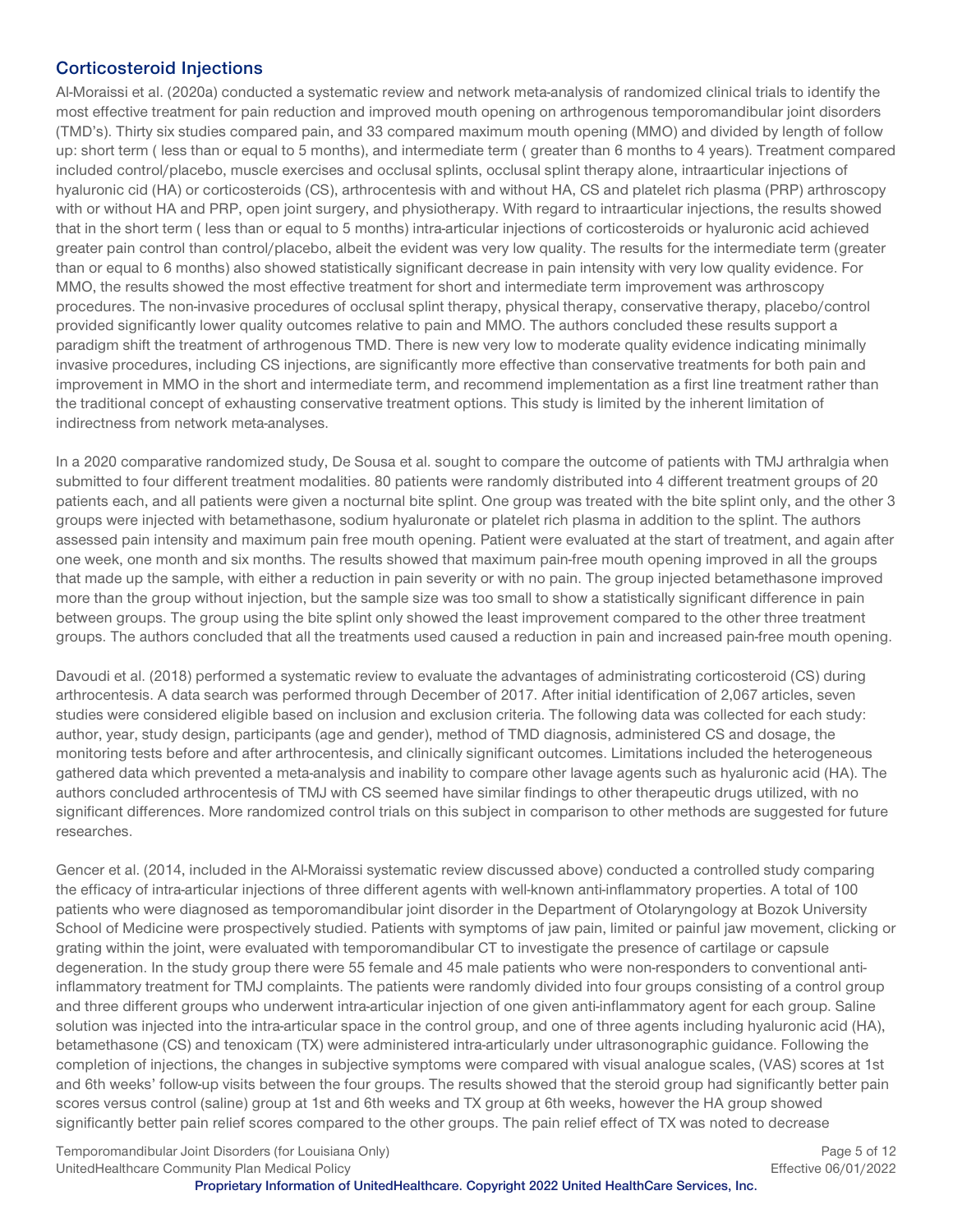significantly between the 1st and 6th week. The same pattern was not observed in HA, CS and control (saline) groups between 1st and 6th week. The authors concluded that all agents show effectiveness in reducing pain, with HA producing better pain relief scores when compared to the other anti-inflammatory agents studied.

## **Trigger Point Injections**

Al-Moraissi et al. (2020c) conducted a network meta-analysis of randomized clinical trials comparing treatment outcomes of dry needling, acupuncture or wet needling using different substances (local anesthesia (LA), botulinum toxin-A (BTX-A), granisetron, platelet-rich plasma (PRP) or passive placebo versus real active placebo) to manage myofascial pain of the masticatory muscles. RCTs meeting the inclusion criteria were stratified according to the follow-up time: immediate posttreatment to 3 weeks, and 1 to 6 months post-treatment. Outcome variables were post-treatment pain intensity, increased mouth opening (MMO) and pressure threshold pain (PPT). The quality of evidence was rated according to Cochrane's tool for assessing risk of bias. Twenty-one RCTs involving 959 patients were included. The quality of evidence of the included studies was low or very low. There was a significant improvement of MMO after LA (MD = 3.65; CI: 1.18-6.1) and dry needling therapy (MD = 2.37; CI: 0.66-4) versus placebo. The three highest ranked treatments for short-term post-treatment pain reduction in TMD-M (1-20 days) were PRP (95.8%), followed by LA (62.5%) and dry needling (57.1%), whereas the three highest ranked treatments at intermediate-term follow-up (1-6 months) were LA (90.2%), dry needling (66.1%) and BTX-A (52.1%) (all very lowquality evidence). LA (96.4%) was the most effective treatment regarding the increase in MMO followed by dry needling (72.4%). The authors concluded that the effectiveness of needling therapy did not depend on needling type (dry or wet) or needling substance. The outcome of this network meta-analysis suggests that LA, BTX-A, granisetron and PRP hold some promise as injection therapies, but no definite conclusions can be drawn due to the low quality of evidence of the included studies. The findings are limited by the inherent indirectness of network meta-analyses.

Machado et al. (2018) completed a systematic review to evaluate the effectiveness of dry needling and injection with different substances in temporomandibular myofascial pain. Electronic databases PubMed, EMBASE, CENTRAL/ Cochrane, Lilacs, Scopus, Web of Science and CAPES Catalog of Dissertations were searched for randomized clinical trials. From 7128 eligible studies, 137 were selected for full-text analysis and 18 RCTs were included in this review. Due to the heterogeneity of the primary studies it was not possible to perform a meta-analysis. The narrative analysis of the results showed that most of the studies had methodological limitations and biases that compromised the quality of the findings. The authors concluded that dry needling and local anesthetic injections seem promising, but there is a need to conduct further randomized clinical trials, with larger samples and longer follow-up times, to evaluate the real effectiveness of the technique and evaluated substances.

## **Physical Therapy**

In a 2020 systematic review and meta-analysis, Herrera- Valencia et al. sought to assess the medium and long term efficacy of manual therapy for temporomandibular joint disorders alone, or in combination with therapeutic exercises. Inclusion criteria were: randomized controlled trials only; patients with any kind of temporomandibular disorder (mouth opening Pain, mouth opening limitation, myofascial symptoms, non-reducing disc displacement, and chronic migraine); treatment included manual therapy in at least one of the experimental groups; a minimum of 3 months of follow-up; and pain must be one of the primary or secondary outcomes Six studies met the inclusion criteria, 2 were considered low quality, and 4 were considered high quality, and a total of 304 people. The results showed manual therapy to be an effective treatment in the medium term, but the effects decrease over time. However when therapeutic exercise is added, the results can be maintained for a longer period of time.

Shousha et al. (2018) compared the effects of a short-term conservative physiotherapy program versus those of occlusive splinting on pain and ROM in cases of Temporomandibular Joint (TMJ) Dysfunction. This single-blinded randomized controlled study included 112 male and female participants aged 15–27 years. Conservative physiotherapy was provided to one group for 15 minutes/three times a week by a physiotherapist while the other group received standard occlusive splinting by a dentist with adjustments as necessary; both groups were treated for six weeks. Pain outcome measures were assessed by the visual analogue scale and TMJ ROM measured with the TMJ opening index. The significant improvements were in favor of the conservative physiotherapy group for both ROM and pain level. The authors concluded conservative physiotherapy would be a better initial treatment option than occlusal splints. Limitations of the study include the lack of a follow up period and the inability to blind the patient groups to treatment due to the nature of the study.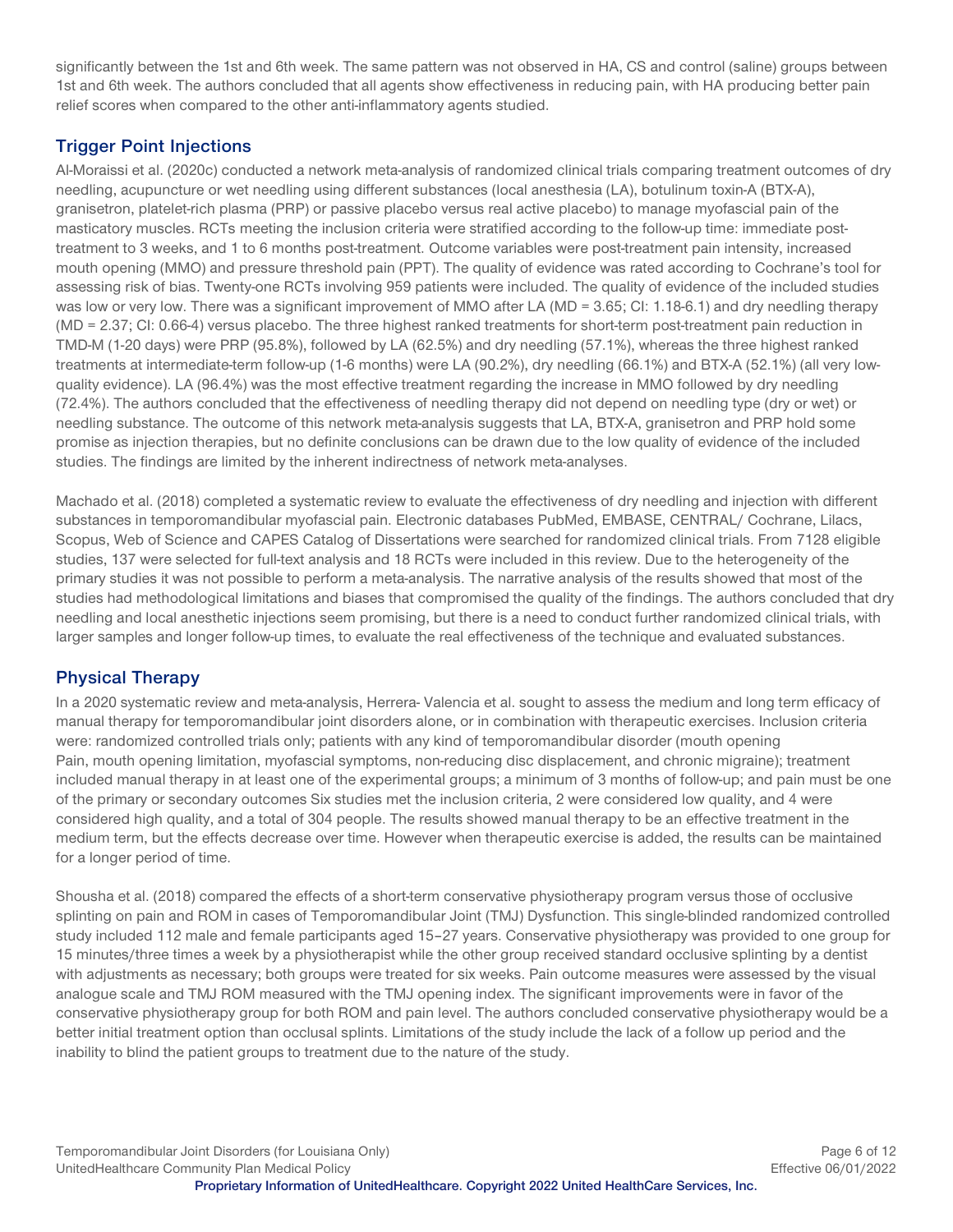## **Occlusal Splints**

Splints are used to treat myofascial pain dysfunction and TMJ disorders. Splint therapy consists of either a stabilization splint (also referred to as night guards or occlusal guards), or a mandibular repositioning splint/device. These are intended to reduce or eliminate clenching or bruxism (tooth grinding) and keep or reposition the jaw in a more relaxed position.

Al-Moraissi et al. (2020b) conducted a systematic review and network meta-analysis of 48 randomized controlled trials to assess the effectiveness of various types of occlusal splint therapy in the management of temporomandibular disorders, and rank them according to their effectiveness. Predictor variables were control, non-occluding splint, hard stabilization splint (HSS), soft stabilization splint (SSS), prefabricated splint, mini-anterior splint, anterior repositioning splint (ARS), and counselling therapy (CT) with or without HSS. Outcome variables were pain improvement, posttreatment pain intensity, improvement in mouth opening, and disappearance of temporomandibular joint (TMJ) sounds. The results indicated that when compared to a control for arthrogenous disorders, very low to low quality evidence showed there was a significant decrease in pain after the use of an ARS, mini anterior splints and HSS alone. Moderate quality evidence showed improvement with CT and HSS combined. For myogenous disorders, very low quality evidence showed improvement with mini anterior splints, SSS and moderate evidence for CT alone, CT + HSS and HSS alone. The authors concluded that based on this network meta-analysis, there is moderate to very low quality evidence confirming the effectiveness of occlusal splint therapy in the treatment of TMDs. Multimodal therapy consisting of CT + HSS may produce the maximum improvement for TMD patients. This study is limited by the inherent limitation of indirectness from network meta-analyses.

Kuzmanovic et al. (2017) shared the results of a systematic review and meta-analysis of RCTs showing the short- and long-term effects of stabilization splints (SS) in treatment of TMDs, and to identify factors influencing its efficacy. MEDLINE, Web of Science and EMBASE were searched for randomized controlled trials (RCTs) comparing SS to non-occluding splint, occlusal oral appliances, physiotherapy, behavioral therapy, counseling, and no treatment. Random effects method was used to summarize outcomes. Subgroup analyses were carried out according to the use of Research Diagnostic Criteria (RDC/TMD) and TMDs origin. Strength of evidence was assessed by GRADE. Meta-regression was applied. Thirty-three eligible RCTs were included in this meta-analysis. In short term, SS presented positive overall effect on pain reduction and pain intensity. Important decrease of muscle tenderness and improvement of mouth opening were found. SS in comparison to oral appliances showed no difference. Meta-regression identified continuous use of SS during the day as a factor influencing efficacy .Long term results showed no difference in observed outcomes between groups. Low quality of evidence was found for primary outcomes. The authors concluded that SS presented short term benefit for patients with TMDs. In long term follow up, the effect is equalized with other therapeutic modalities. Further studies based on appropriate use of standardized criteria for patient recruitment and outcomes under assessment are needed to better define SS effect persistence in long term.

Fricton et al. (2010) conducted a systematic review with meta-analysis of randomized controlled trials (RCTs) assessing the efficacy of intraoral orthopedic appliances for reducing pain in patients with temporomandibular disorders (TMD) compared to placebo, no treatment or other treatments. A total of 47 publications citing 44 randomized controlled trials (RCTs) (n = 2,218) were included. Ten RCTs were included in two meta-analyses. In the first meta-analysis of seven studies (n = 385), a hard stabilization appliance was found to improve TMD pain compared to non-occluding appliance. In the second meta-analysis of three studies (n=216), a hard stabilization appliance was found to improve TMD pain compared to no-treatment controls. The quality of the studies was moderate. The authors concluded that hard stabilization appliances, when adjusted properly, have good evidence of modest efficacy in the treatment of TMD pain compared to non-occluding appliances and no treatment. Other types of appliances, including soft stabilization appliances, anterior positioning appliances and anterior bite appliances, have some RCT evidence of efficacy in reducing TMD pain. However, the potential for adverse events with these appliances is higher and suggests the need for close monitoring in their use.

#### **Biofeedback**

Biofeedback is a mind–body technique in which individuals learn how to modify their physiology for the purpose of improving physical, mental, emotional and spiritual health. Clinical biofeedback may be used to manage disease symptoms as well as improve overall health and wellness (Frank et al.). There is insufficient evidence regarding biofeedback for the management of TMD.

Shedden et al. (2013) conducted a randomized controlled trial to evaluate the efficacy of biofeedback-based cognitivebehavioral treatment (BFB-CBT) versus dental treatment with occlusal splint (OS) and investigate changes in nocturnal masseter muscle activity (NMMA). Fifty-eight patients with chronic TMD were randomly assigned to receive either 8 weekly

Temporomandibular Joint Disorders (for Louisiana Only) **Page 7** of 12 UnitedHealthcare Community Plan Medical Policy **Effective 06/01/2022**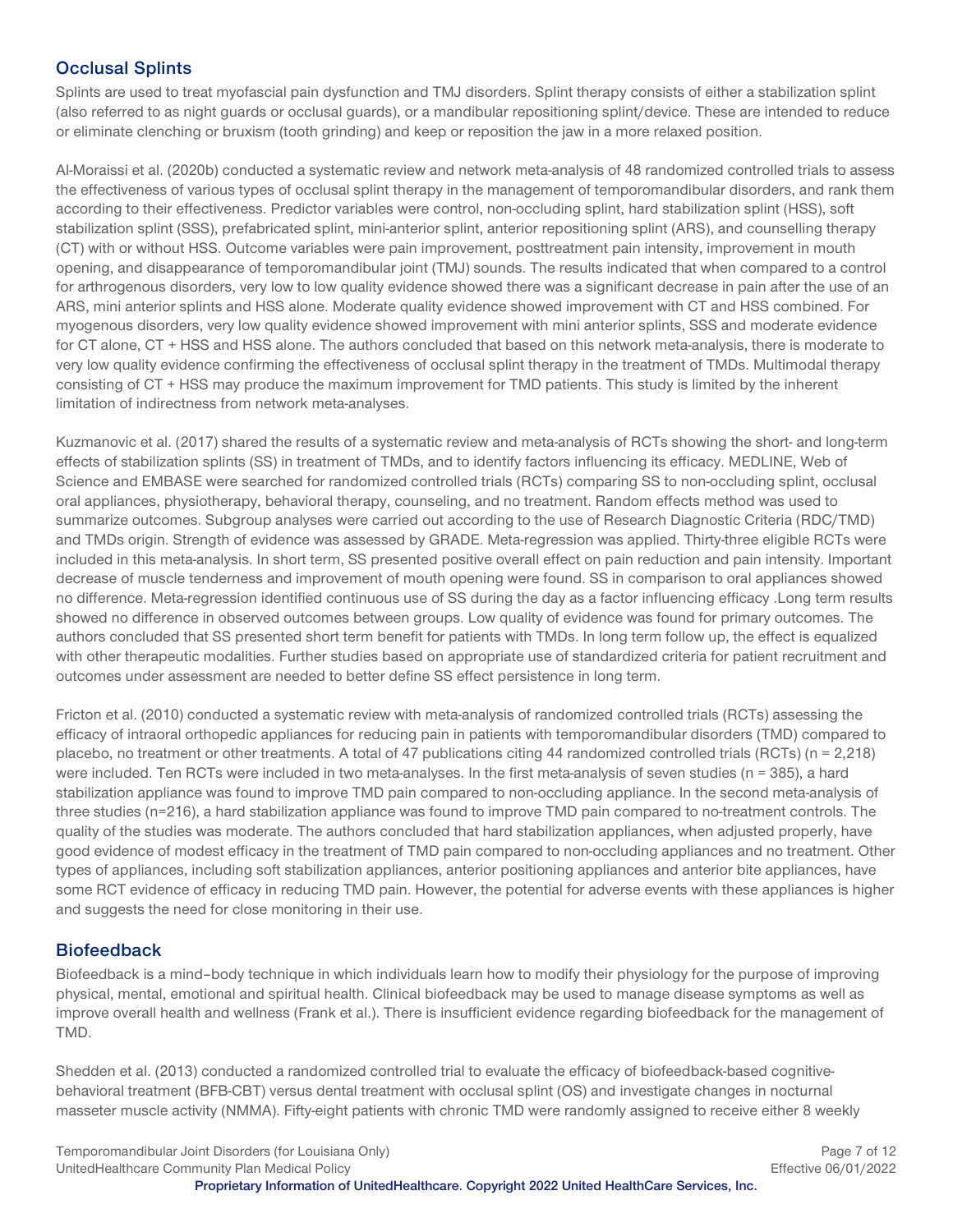sessions of BFB-CBT or 8 weeks of OS treatment. Diagnoses were established using Research Diagnostic Criteria for TMD. Pain intensity and disability were defined as primary outcomes. Secondary outcomes included emotional functioning, pain coping, somatoform symptoms, treatment satisfaction, and adverse events. NMMA was assessed during three nights pretreatment and posttreatment with portable devices. Follow-up assessment took place 6 months after the treatment. The results showed both treatments resulted in significant reductions in pain intensity and disability, with similar amounts of clinically meaningful improvement (45% for BFB-CBT and 48% for OS). Patients receiving BFB-CBT showed significantly larger improvements in pain coping skills. Satisfaction with treatment and ratings of improvement were higher for BFB-CBT. Effects were stable over 6 months and tended to be larger in the BFB-CBT group for all outcomes. No significant changes were observed in NMMA. The authors concluded that the fact that BFB-CBT resulted in larger improvements in pain coping skills, and was well accepted by the patients, underlines the importance and feasibility of psychological treatments in the clinical management of TMD. Further research with randomized controlled trials is needed to validate these findings.

#### **Craniosacral Manipulation/Craniosacral Therapy**

Craniosacral manipulation is also referred to as craniosacral therapy. It is a complimentary health approach purported to help a wide variety of conditions. The premise is that palpation of the cranium can detect small, rhythmic movement of the cranial bones which is attributed to cerebrospinal fluid pressure or arterial pressure. Treatment involves selective pressures being applied to these areas to manipulate the cranial bones to achieve a therapeutic result. There is no evidence to support the efficacy of this therapy for the temporomandibular joint.

A 2017 Hayes report states that overall, no benefit of Craniosacral Therapy (CST) was found in all studies that included a control comparison group, although some beneficial effects of CST were found compared with baseline. A range of patient diagnoses and outcome measures were included across studies, making it difficult to determine whether CST might influence these variables differently. The quality of evidence available is considered very low.

#### **Passive Rehabilitation Therapy and Low-Load Prolonged Duration Stretch (LLPS) Devices**

Passive rehabilitation therapy and low-load prolonged duration stretch (LLPS) devices are used for passive rehabilitation and prolonged duration stretching for mandibular hypomobility. These devices are considered unproven due to insufficient evidence and efficacy for TMD.

Lee et al (2018) conducted a randomized, open-label, controlled, three-center feasibility study to compare the efficacy of the Therabite® jaw motion rehabilitation system (Atos Medical) with that of wooden spatulas to relieve and prevent trismus in patients who have had radiotherapy for stage three and four oral and oropharyngeal cancer. Secondary aims were to assess the feasibility and the impact of exercise on health-related quality of life (QoL), and the use of health services after treatment. This study was to compare the effectiveness and cost of the Therabite® and wooden spatulas. The authors studied compliance with exercises and health-related QoL, assessed cost using three health economics measures, and conducted semi structured interviews with patients. Patients were randomized into two groups: the Therabite® group ( $n = 37$ ) and the wooden spatula group (n = 34). All patients had some sense of jaw tightening before the study started. Mean mouth opening after six months increased in both groups, but the difference between the groups was not significant ( $p = 0.39$ ). Completion rates for the three economic measures were good. The authors concluded there was no significant difference between the two groups in frequency of contact with care services or in QoL. Exercises during and after radiotherapy can ameliorate trismus in patients with stage three and four oral and oropharyngeal cancers, but differences between groups in efficacy, compliance, QoL, or use of hospital or community health services, were not significant. Furthermore, the findings from this specific population may not apply to all patients with TMJ.

Zatarain et al. (2018) conducted a study to assess the feasibility of incorporating the use of the Jaw Dynasplint into a standard program of self-care for the prevention of trismus in head and neck cancer patients undergoing primary or adjuvant radiation. Study participants (n = 40) were randomized using a permuted block design to conventional stretching or stretching plus use of the Jaw Dynasplint 3 times per day for 30 minutes. Patients were instructed to record maximum interincisal opening each day as well as logging use of the Jaw Dynasplint. The results showed 6 months after initiation of the preventative regimen, 50% of patients in the Dynasplint arm and 75% in the conventional stretching arm remained on their assigned therapy. Trismus was diagnosed in 2 patients in the control arm and in four patients in the Dynasplint arm. Only 25% (95% confidence interval = 11.1, 46.9) of patients in the Dynasplint arm used the device as prescribed. The authors concluded that the addition of the Jaw Dynasplint therapy decreased compliance compared with conventional stretching, and it is unlikely that the regimen will prove efficacious as a preventative measure due to low compliance.

Temporomandibular Joint Disorders (for Louisiana Only) **Page 8 of 12** and the state of the state 8 of 12 UnitedHealthcare Community Plan Medical Policy **Effective 06/01/2022**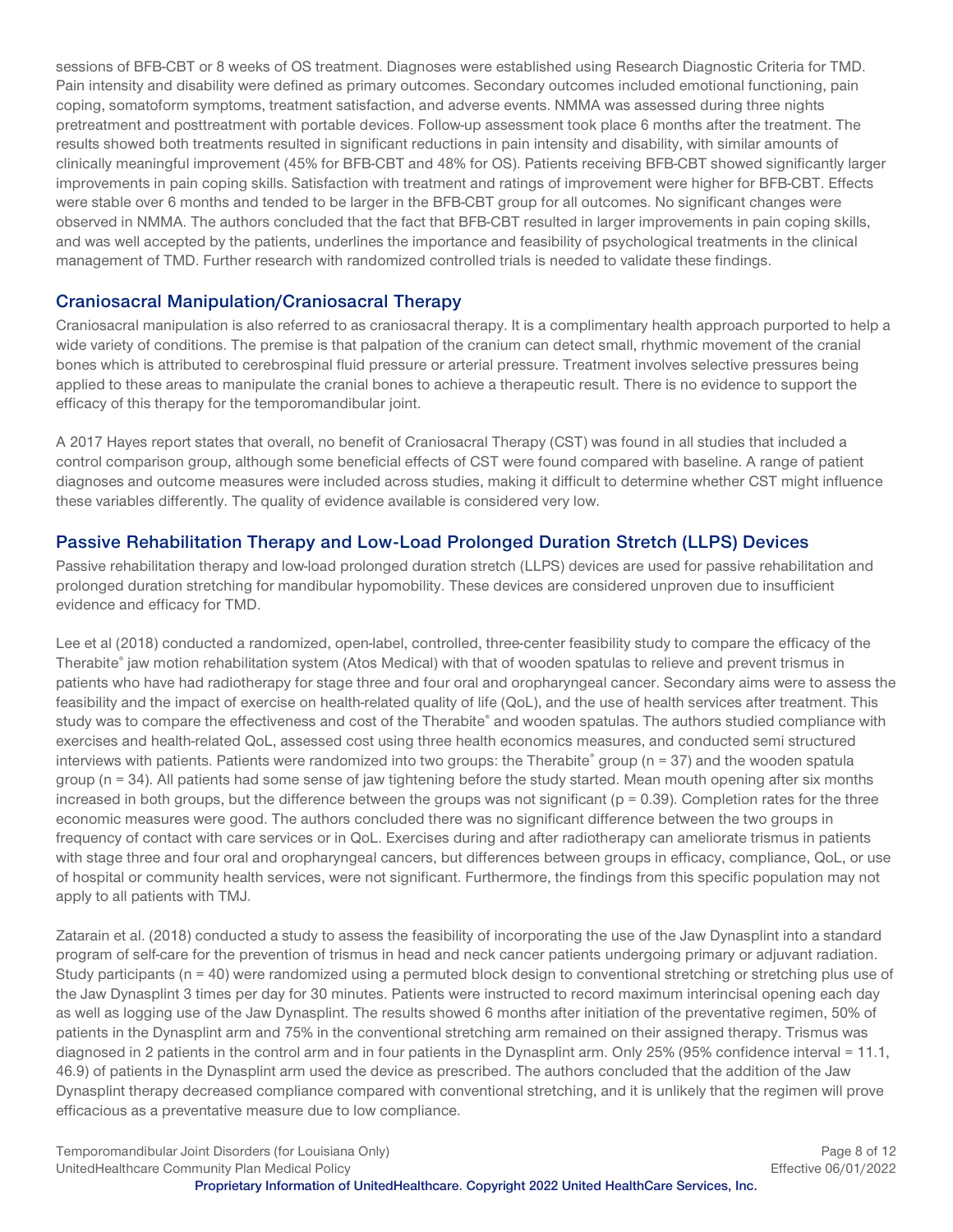Grondin et al. (2017) conducted a case series to investigate the influence of isolated temporomandibular joint (TMJ) manual therapy on pain and range of motion (ROM) of the TMJ and cervical spine including flexion-rotation test (FRT) in people suffering chronic pain arising from chronic arthralgic temporomandibular disorder (TMD). An experienced clinician managed a case series of 12 patients with TMD (mean duration 28.6 months +/- 26.9). The intervention comprised four-weekly sessions of transverse medial accessory TMJ mobilization and advice. Patients were examined prior to and one-week following the intervention period. Outcome measures included jaw disability, jaw pain measured by Visual Analogue Scale (VAS), maximal mouth opening ROM, cervical ROM including FRT, and pain during cervical movement. A paired t-test revealed significant improvement following the intervention in disability, VAS pain score at rest and at maximum mouth opening, jaw opening ROM, FRT ROM to the left and right. In contrast, no significant change was identified for total cervical ROM ( $p = 0.905$ ). After the intervention, five patients (41.66%) had no pain at rest or at maximal mouth opening, and all had a negative FRT. The effect sizes indicate a moderate to strong, clinically significant effect for all variables apart from total cervical ROM. The authors concluded that while a case series cannot identify a cause and effect relationship, these results provide preliminary evidence for the influence of TMJ manual therapy on measures of TMD including pain, as well as upper but not whole cervical movement and associated pain in patients with a diagnosis of TMJ arthralgia. Further research with larger patient samples and randomized controlled trials are needed to validate these findings. The significance of this study is also limited by a short follow-up period.

Kraaijenga et al. (2014) conducted a randomized controlled clinical trial (RCT) to compare the application of the TheraBite® (TB) Jaw Motion Rehabilitation System with a standard physical therapy (PT) exercise regimen for the treatment of myogenic temporomandibular disorder (TMD). Patients with myogenic TMD were randomized for the use of the TB device or for standard PT. Mandibular function was assessed with the mandibular function impairment questionnaire (MFIQ). Pain was evaluated using a visual analog scale, and maximum inter-incisor (mouth) opening (MIO) was measured using the disposable TB range of motion scale. Of the 96 patients randomized (46 TB, 50 standard PT exercises), 38 actually started with the TB device and 41 with the standard PT exercises. After six-week follow-up, patients using the TB device reported a significantly greater functional improvement (MFIQ score) than the patients receiving regular PT exercises. At 6 weeks, no significant differences in pain, and active or passive MIO were found between the two groups. At 3 months, patients in both treatment groups did equally well, and showed a significant improvement in all parameters assessed. The authors concluded that this RCT on myogenic TMD treatment, comparing standard PT with passive jaw mobilization using the TheraBite Jaw Motion Rehabilitation System®, shows that both treatment modalities are equally effective in relieving myogenic TMD symptoms, but that the use of the TB device has the benefit of achieving a significantly greater functional improvement within the first week of treatment. Further research with randomized controlled trials is needed to validate these findings.

In a retrospective cohort study of twenty patients, Stubblefield et al. (2010) evaluated the effectiveness of a dynamic jaw opening device for treating trismus in patients with head and neck cancer. The authors compared the 15 participants who complied with the intervention to the 5 that did not comply. They conclude that the use of the Dynasplint Trismus System (DTS) as part of multimodal therapy including physical therapy, pain medications and botulinum toxin injections resulted in an overall improvement of the maximal interincisal distance (MID). Further prospective controlled clinical trials that directly compare DTS to other treatment modalities are needed.

## **Professional Societies**

## **American Association for Dental Research (AADR)**

Based on evidence from clinical trials as well as experimental and epidemiologic studies, the AADR strongly recommends that, unless there are specific and justifiable indications to the contrary, treatment of temporomandibular disorder (TMD) patients initially should be based on the use of conservative, reversible and evidence-based therapeutic modalities. Studies of the natural history of many TMDs suggest that they tend to improve or resolve over time. While no specific therapies have been proven to be uniformly effective, many of the conservative modalities have proven to be at least as effective in providing symptomatic relief as most forms of invasive treatment. Because those modalities do not produce irreversible changes, they present much less risk of producing harm (AADR 2015).

## **American Association of Oral and Maxillofacial Surgeons (AAOMS)**

In the most recent Parameters of Care, the AAOMS makes the following statement regarding surgical procedures of the TMJ: "Surgical intervention for internal derangement is indicated only when nonsurgical therapy has been ineffective, and pain and/or dysfunction are moderate to severe. Surgery is not indicated for asymptomatic or minimally symptomatic patients. Surgery also is not indicated for preventive reasons in patients without pain and with satisfactory function. Pretreatment therapeutic goals are determined individually for each patient" (AAOMS 2017).

Temporomandibular Joint Disorders (for Louisiana Only) **Page 9 of 12** and the state of the Page 9 of 12 UnitedHealthcare Community Plan Medical Policy **Effective 06/01/2022**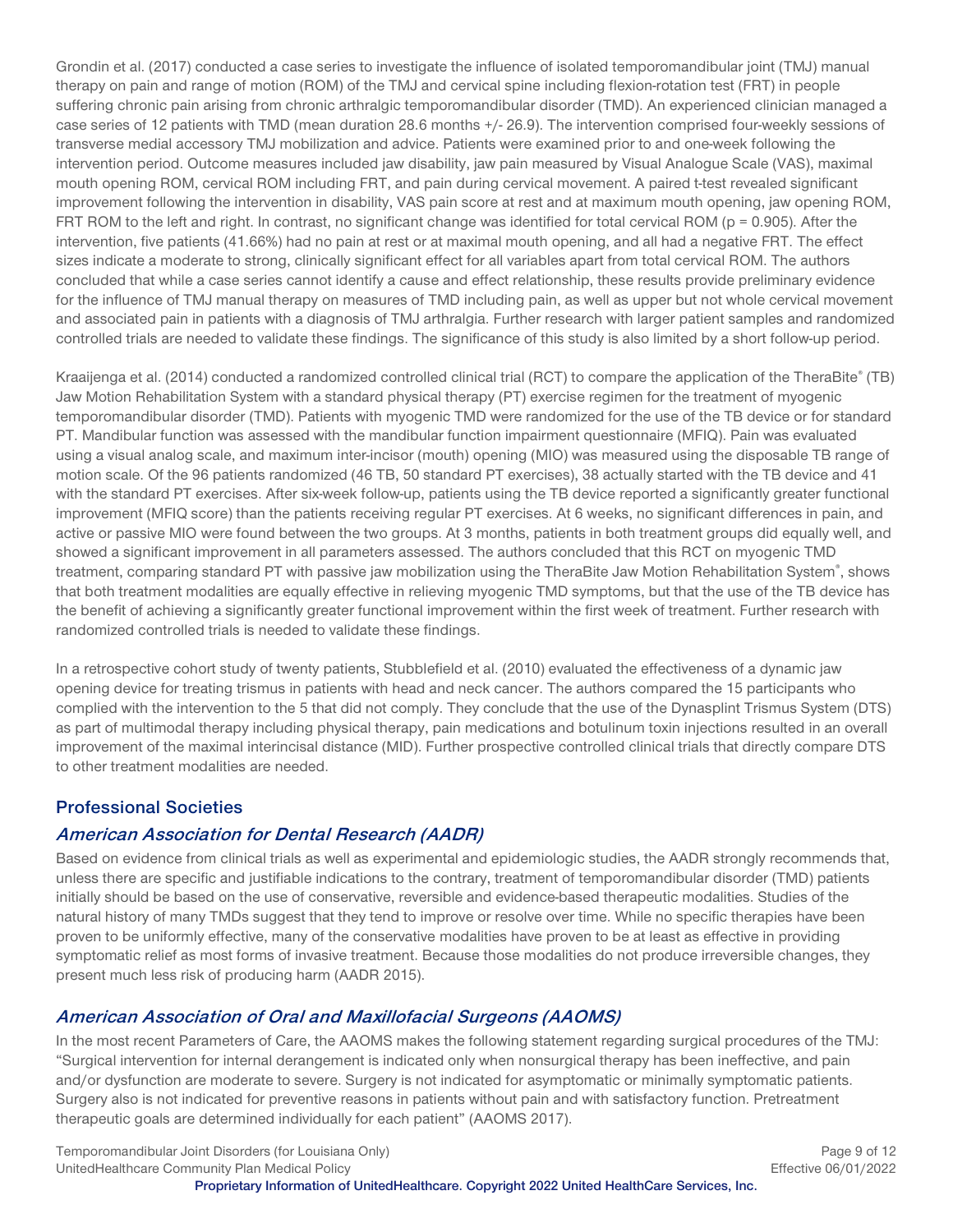Additionally, the AAOMS Criteria for Orthognathic Surgery (2017), subsection on Facial Skeletal Discrepancies Associated with Documented Temporomandibular Joint Pathology states the following: "In some patients, skeletal malocclusion and TMJ dysfunction may be correlated. While some types of malocclusion have been more commonly implicated, a variety of deformities have been reported to be associated with TMJ symptoms. The rationale for proceeding with surgery to correct skeletal-dental deformities is based on common reports of significant improvement in joint and muscle symptoms after a variety of orthognathic procedures. The literature reports that approximately 80% of patients show improvement of pre-operative symptoms after orthognathic surgery. Prior to performing an orthognathic procedure on such patients, non-surgical therapies should be attempted, including those procedures and treatments that mimic the effects of occlusal alteration."

# <span id="page-9-0"></span>**U.S. Food and Drug Administration (FDA)**

This section is to be used for informational purposes only. FDA approval alone is not a basis for coverage.

The FDA regulates temporomandibular joint prostheses as Class III devices which require premarket approval (PMA). For a complete list of approved products, refer to the following website (use product codes LZD and MPI): [http://www.accessdata.fda.gov/scripts/cdrh/cfdocs/cfPMA/pma.cfm.](http://www.accessdata.fda.gov/scripts/cdrh/cfdocs/cfPMA/pma.cfm) (Accessed October 20, 2020)

Continuous passive motion (CPM) machines are approved as Class II devices by the FDA. Class II devices meet both the General Control requirements and Performance Standards established by the FDA. Additional information, under product code BXB, is available at[: http://www.accessdata.fda.gov/scripts/cdrh/cfdocs/cfPMN/pmn.cfm.](http://www.accessdata.fda.gov/scripts/cdrh/cfdocs/cfPMN/pmn.cfm) (Accessed October 20, 2020)

Bone anchored devices are approved as Class II devices by the FDA and are intended for fixation of suture (soft tissue) to bone. Additional information, under product code MAI or MBI, is available at: [http://www.accessdata.fda.gov/scripts/cdrh/cfdocs/cfPMN/pmn.cfm.](http://www.accessdata.fda.gov/scripts/cdrh/cfdocs/cfPMN/pmn.cfm) (Accessed October 20, 2020)

## <span id="page-9-1"></span>**References**

Al-Moraissi EA, Alradom J, Aladashi O, et al. Needling therapies in the management of myofascial pain of the masticatory muscles: A network meta-analysis of randomised clinical trials. J Oral Rehabil. 2020c Jul;47(7):910-922.

Al-Moraissi EA, Farea R, Qasem KA, et al. Effectiveness of occlusal splint therapy in the management of temporomandibular disorders: network meta-analysis of randomized controlled trials. Int J Oral Maxillofac Surg. 2020b Aug;49(8):1042-1056.

Al-Moraissi EA, Wolford LM, Ellis E 3rd, et al. The hierarchy of different treatments for arthrogenous temporomandibular disorders: A network meta-analysis of randomized clinical trials. J Craniomaxillofac Surg. 2020a Jan;48(1):9-23.

American Academy of Orthopaedic Surgeons (AAOS). [https://orthoinfo.aaos.org/en/treatment/arthroscopy/.](https://orthoinfo.aaos.org/en/treatment/arthroscopy/)

American Association for Dental Research (AADR). Policy statement on Temporomandibular Disorders. 2010. Reaffirmed 2015.

American Association of Oral and Maxillofacial Surgeons (AAOMS), Parameters of Care, Clinical Practice Guidelines for Oral and Maxillofacial Surgery. Temporomandibular Joint Surgery. 2017.

American Association of Oral and Maxillofacial Surgeons (AAOMS), Criteria for Orthognathic Surgery, 2017.

Armijo-Olivo S, Pitance L, Singh V, et al. Effectiveness of manual therapy and therapeutic exercise for temporomandibular disorders: Systematic review and meta-analysis. Phys Ther. 2015 Aug 20.

Calixtre LB, Moreira RF, Franchini GH, et al. Manual therapy for the management of pain and limited range of motion in subjects with signs and symptoms of temporomandibular disorder: A systematic review of randomised controlled trials. J Oral Rehabil. 2015;42(11):847-861.

Davoudi A, Khaki H, Mohammadi I, et al. Is arthrocentesis of temporomandibular joint with corticosteroids beneficial? A systematic review. Med Oral Patol Oral Cir Bucal. 2018 May 1;23(3):e367-e375.

De Sousa BM, López-Valverde N, López-Valverde A, Caramelo F, Fraile JF, Payo JH, Rodrigues MJ. Different treatments in patients with temporomandibular joint disorders: A comparative randomized study. Medicina (Kaunas). 2020 Mar 5;56(3):113.

El-Ouazzani M, Turgeon AF. Temporomandibular lavage versus nonsurgical treatments for temporomandibular disorders: A systematic review and meta-analysis. J Oral Maxillofac Surg. 2017 Jul; 75(7):1352-1362.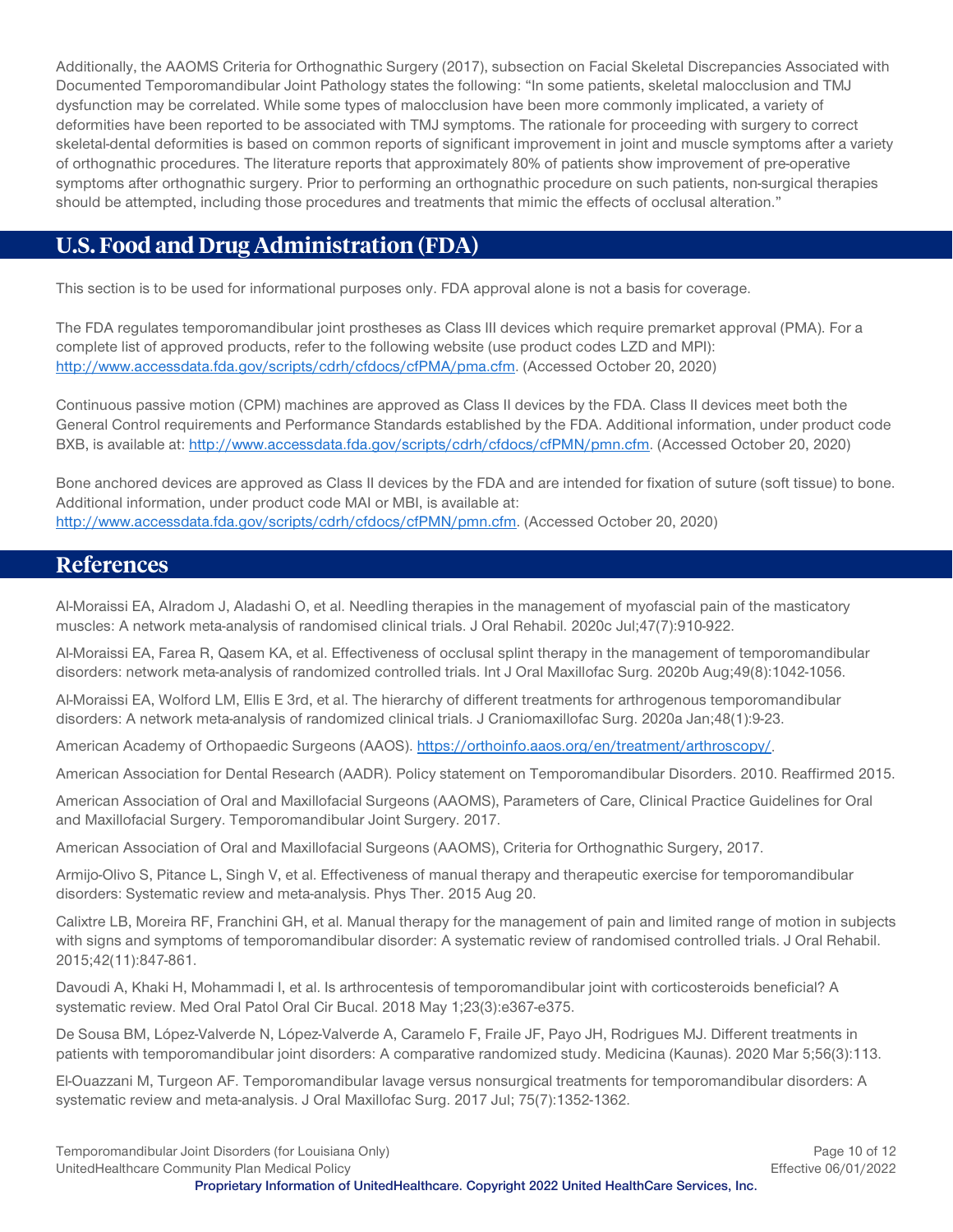Frank DL, Khorshid L, Kiffer JF, Moravec CS, McKee MG. Biofeedback in medicine: who, when, why and how?. Ment Health Fam Med. 2010;7(2):85-91.

Fricton J, Look JO, Wright E, et al. Systematic review and meta-analysis of randomized controlled trials evaluating intraoral orthopedic appliances for temporomandibular disorders. 1. J Orofac Pain. 2010 Summer;24(3):237-54.

Gencer ZK, Özkiriş M, Okur A, et al. A comparative study on the impact of intra-articular injections of hyaluronic acid, tenoxicam and betametazon on the relief of temporomandibular joint disorder complaints. J Craniomaxillofac Surg. 2014 Oct; 42(7):1117- 21.

Grondin F, Hall T. Changes in cervical movement impairment and pain following orofacial treatment in patients with chronic arthralgic temporomandibular disorder with pain: A prospective case series. Physiother Theory Pract. 2017 Jan;33(1):52-61.

Hayes, Inc. Hayes Health Technology Directory. Comparative Effectiveness Review of Hyaluronic Acid for Knee Osteoarthritis: A Review of Reviews. Lansdale, PA: Hayes, Inc.; October 31, 2017, updated November 2018.

Hayes Inc. Hayes Medical Technology Directory. Craniosacral Therapy. Lansdale, PA: April 2018. Archived June 2019.

Herrera-Valencia A, Ruiz-Muñoz M, Martin-Martin J, et al. Efficacy of manual therapy in temporomandibular joint disorders and its medium-and long-term effects on pain and maximum mouth opening: A systematic review and meta-analysis. J Clin Med. 2020 Oct 23;9(11):E3404.

Jäkel A, von Hauenschild P. A systematic review to evaluate the clinical benefits of craniosacral therapy. Complement Ther Med. 2012 Dec; 20(6):456-65.

Kraaijenga S, van der Molen L, van Tinteren H, et al. Treatment of myogenic temporomandibular disorder: a prospective randomized clinical trial, comparing a mechanical stretching device (TheraBite®) with standard physical therapy exercise. Cranio. 2014 Jul; 32(3):208-16.

Kuzmanovic Pficer J, Dodic S, Lazic V, et al. Occlusal stabilization splint for patients with temporomandibular disorders: Metaanalysis of short and long term effects. PLoS One. 2017 Feb 6;12.

Lee R, Yeo ST, Rogers SN, et al. Randomised feasibility study to compare the use of Therabite® with wooden spatulas to relieve and prevent trismus in patients with cancer of the head and neck. Br J Oral Maxillofac Surg. 2018 May;56(4):283-291.

Leung YY, Wu FHW, Chan HH. Ultrasonography-guided arthrocentesis versus conventional arthrocentesis in treating internal derangement of temporomandibular joint: a systematic review. Clin Oral Investig. 2020 Nov;24(11):3771-3780.

Machado E, Machado P, Wandscher VF, et al. A systematic review of different substance injection and dry needling for treatment of temporomandibular myofascial pain. Int J Oral Maxillofac Surg. 2018 Nov;47(11):1420-1432.

Medical Dictionary for the Health Professions and Nursing. 2012. Farlex: [https://medicaldictionary.thefreedictionary.com/condylotomy.](https://medicaldictionary.thefreedictionary.com/condylotomy) Accessed March 2, 2020.

Mercuri LG, Giobbie-Hurder A. Long-term outcomes after total alloplastic temporomandibular joint reconstruction following exposure to failed materials. J Oral Maxillofac Surg. 2004 Sep;62(9):1088-96.

National Institutes of Health (NIH). National Institute of Dental and Craniofacial Research (NIDCR). TMJ Disorders. July 2018.

Öhrnell Malekzadeh B, Johansson Cahlin B, Widmark G. Conservative therapy versus arthrocentesis for the treatment of symptomatic disk displacement without reduction: a prospective randomized controlled study. Oral Surg Oral Med Oral Pathol Oral Radiol. 2019 Jul;128(1):18-24.

Onoriobe U, Miloro M, Sukotjo C, et al. How many temporomandibular joint total joint alloplastic implants will be placed in the United States in 2030? J Oral Maxillofac Surg. 2016 Aug;74(8):1531-8.

Ryan M, Gevirtz R. Biofeedback-based psycho-physiological treatment in a primary care setting: an initial feasibility study. Appl Psychophysio Biofeedback. 2004;29(2);79-93.

Şentürk MF, Yıldırım D, Bilgir E, et al. Long-term evaluation of single-puncture temporomandibular joint arthrocentesis in patients with unilateral temporomandibular disorders. Int J Oral Maxillofac Surg. 2017 Jul 13.

Shedden Mora MC, Weber D, Neff A, et al. Biofeedback-based cognitive-behavioral treatment compared with occlusal splint for temporomandibular disorder: a randomized controlled trial. Clin J Pain. 2013 Dec; 29(12):1057-65.

Shousha TM, Soliman ES, Behiry MA. The effect of a short term conservative physiotherapy versus occlusive splinting on pain and range of motion in cases of myogenic temporomandibular joint dysfunction: a randomized controlled trial. J Phys Ther Sci. 2018 Sep;30(9):1156-1160.

Temporomandibular Joint Disorders (for Louisiana Only) **Page 11 of 12** and the state of the state of the Page 11 of 12 UnitedHealthcare Community Plan Medical Policy **Effective 06/01/2022**